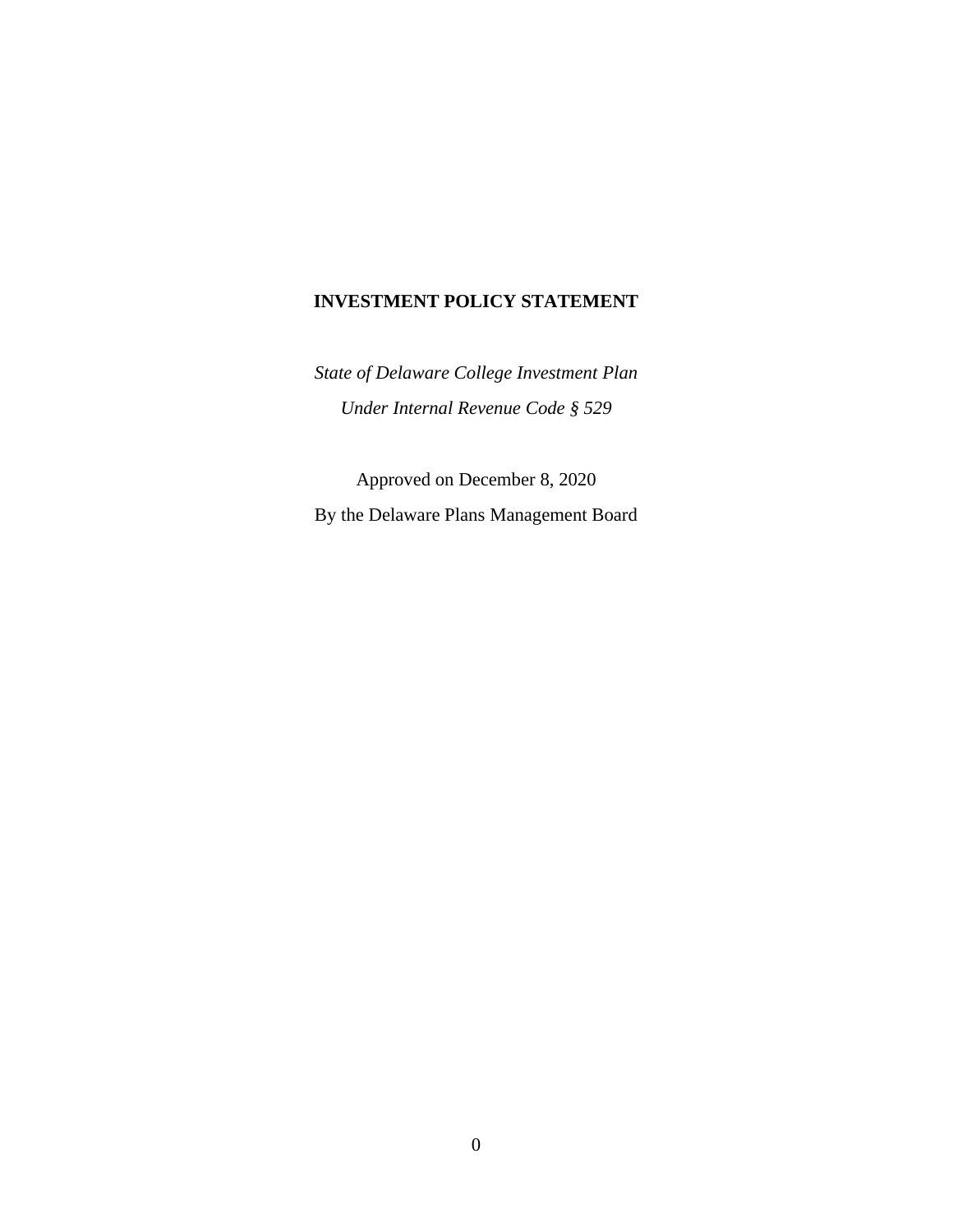## **I. THE PLANS MANAGEMENT BOARD AND INVESTMENT COMMITTEE**

The Plans Management Board (the "Board") oversees and administers, among other things, the State's college investment plan under section 529 of the Internal Revenue Code, as authorized in this State by subchapter XII, chapter 34 of title 14 of the Delaware Code (the "Plan").

In February 2018, as memorialized in Resolution No. 2018-1, the Board dissolved its existing planbased committee structure and adopted a new committee structure based on committee function. Pursuant to the resolution, the Board created a standing Investment Committee and vested it with authority to review and make recommendations to the Board with respect to all matters related to Plan investment options and Plan investment performance, as well as all other investment-related matters pertaining to the Plan as may be referred by the Board.

### **II. STATEMENT OF PURPOSE**

This investment policy statement ("IPS") memorializes the investment philosophy and establishes rules, criteria and processes for investment-related decisions for the Plan. The Board, upon the recommendation of the Investment Committee, has adopted this IPS to guide decision-making related to the selection, monitoring and removal of Plan investment options and other matters addressed below. This IPS supersedes and replaces all prior investment policy statements governing the Plan.

The IPS is designed to afford flexibility to accommodate shifting economic and market conditions and changes in applicable statutory and regulatory requirements. Rigid adherence to the IPS may not be required or reasonable in certain circumstances and should be avoided where strict compliance would be inconsistent with the standard of care under 29 *Del. C.* § 2722(d) or other applicable laws or regulations.

## **III. BOARD DUTIES AND DELEGATION**

The Board members will fulfill their responsibilities as trustees under the Plan trust and serve as fiduciaries for participants and beneficiaries. The Board may delegate functions that a prudent entity acting in a like capacity and familiar with those matters could properly delegate under the circumstances.

Pursuant to the Resolution, the Board has delegated to the Investment Committee oversight responsibility for all matter related to this IPS. Consistent with such duty, the Investment Committee shall annually review and, if appropriate, make recommendations to the Board concerning:

- The need for amendments to this IPS;
- The investment architecture of the Plan;
- The selection, monitoring, replacement, or removal of investment options; and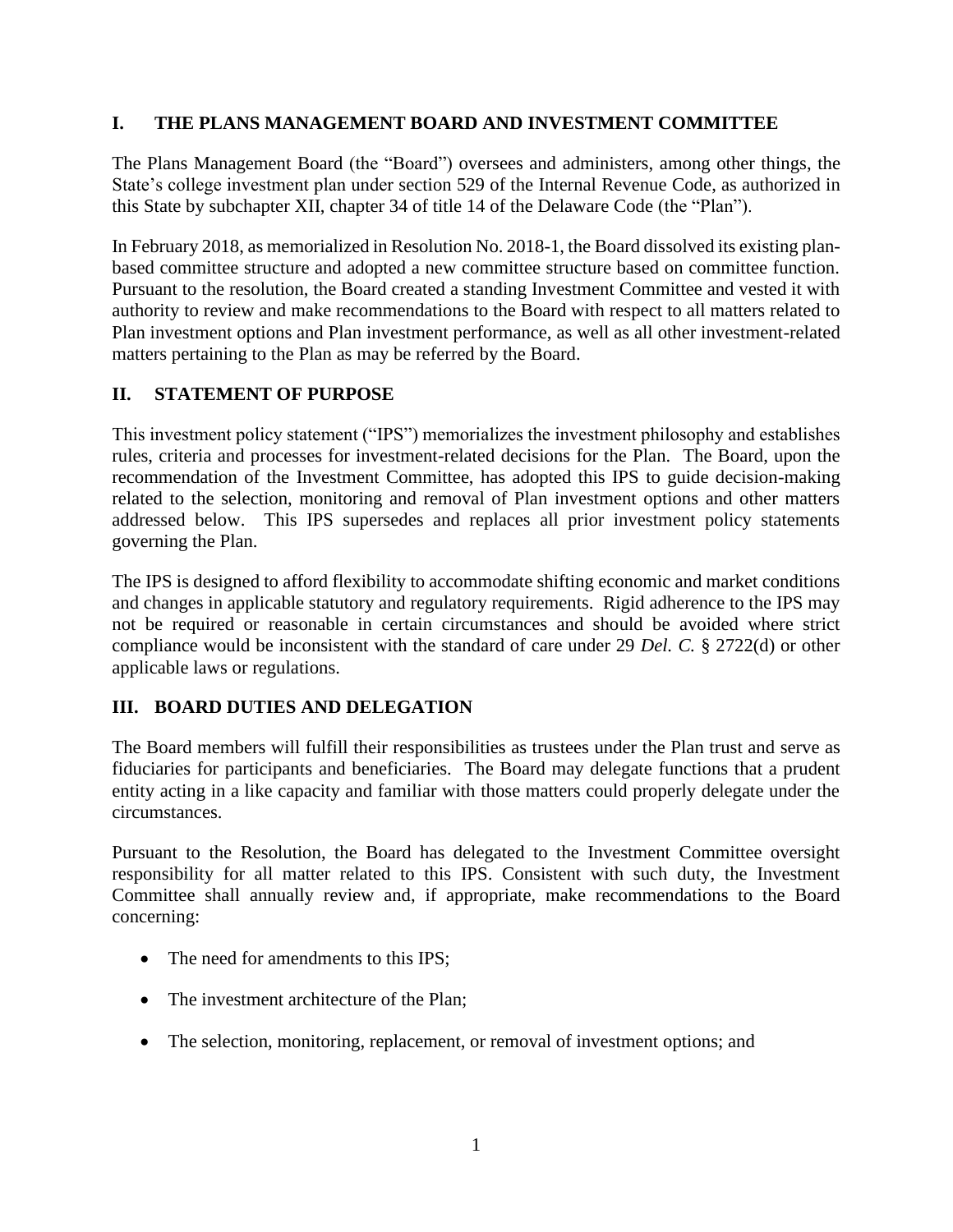• Other matters delegated to the Investment Committee under this IPS or pursuant to a majority vote of the Board, which vote shall be memorialized in minutes or a written resolution.

# **IV. PROGRAM DESIGN**

# **A. Investment Philosophy**

The Plan is voluntary, and participant directed. The Plan provides an opportunity for eligible participants to take an active role in saving for their tuition expenses through a tax-advantaged vehicle. The assets are held collectively in a trust. Board members serve as trustees under the trust document.

The Plan offers participants an array of commingled investment options ("Investment Portfolios") to achieve the following goals:

- Meet the various educational saving needs of participants and Plan beneficiaries;
- Enable diversification across a range of risk levels, asset classes, and investment strategies in order to accommodate the varying levels of needs and risk tolerances of the participant;
- Allow for a rate of return commensurate with an appropriate level of risk; and
- Comply with all fiduciary, prudence, and due diligence requirements and with all applicable laws, rules, and regulations.

## **B. Program Architecture**

In order to achieve the above goals, the Plan presently offers an array of professionally managed Investment Portfolios. Participants have the option of selecting an age-based strategy, or they may create a custom strategy in order to meet their particular investment goals. Participants following a custom strategy could choose to invest with an age-based option, a static allocation option, one or more individual fund options, or any combination of the forgoing. Participants also have the option of a bank deposit portfolio.

## *Age-Based Options*

The Plan's investment array includes multiple aged-based options tied to a beneficiary's year of birth. Age-based options are "fund of funds" Investment Portfolios with "glide path" strategies that reallocate assets to more conservative fund investments as the beneficiary approaches college enrollment age. The current program manager adjusts the asset allocation of the age-based options on a monthly basis (versus a step-down approach in which the allocation changes annually on the beneficiary's birthdate). Participants may select Investment Portfolios invested in actively managed funds, passively managed index funds, or a blend of actively managed and index funds. The investment objective of each aged-based Investment Portfolio is capital appreciation with reasonable safety of principal, consistent with the ages of the beneficiaries.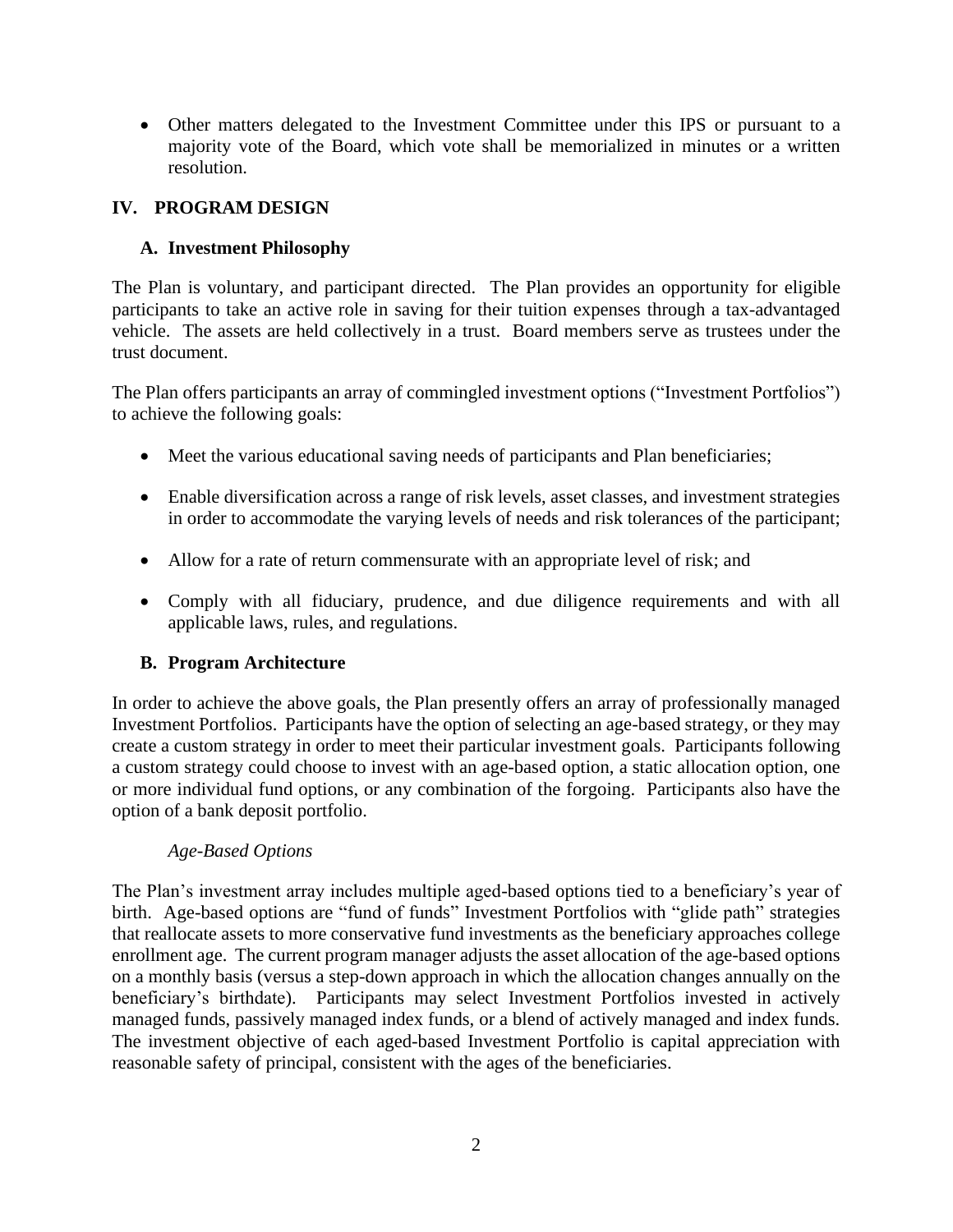#### *Static Allocation Options*

The investment array presently includes six "static" allocation options – meaning that the target asset class allocations do not change over time. Each static Investment Portfolio is a "fund of funds" that invests in either actively or passively managed funds. Participants have three allocation options - aggressive growth, moderate growth, and conservative. The aggressive growth option invests 100% of assets in equity funds. The investment objective is growth of capital over the long term. The moderate growth option invests 70% of assets in equity funds and 30% in bond funds. The investment objective is to maximize total return over the long term. The conservative growth option invests approximately 45% in bond funds and 55% in short-term bond funds. The investment objective is preservation of capital, with income a secondary objective.

## *Individual Fund Options*

The investment array presently includes five Investment Portfolios, each of which is invested in a single underlying index-based fund or an actively managed money market fund. The individual fund options allow participants to construct diversified portfolios and investment styles matching their risk tolerances, asset class preferences, time horizons, and expected returns. Options presently include two U.S. equity funds, one non-U.S. equity fund, one investment-grade debt fund, and one short-term debt (money market) fund. The investment objective of each is the same as the investment objective of the fund in which it invests.

# *Bank Deposit Option*

The Plan currently offers a bank deposit option. This portfolio is composed exclusively of deposits in an FDIC-insured interest-bearing omnibus negotiable order of withdrawal (or "NOW') deposit account. The bank deposit portfolio seeks the preservation of principal.

# **V. REVIEW OF PROGRAM DESIGN**

The Investment Committee shall periodically review and, if appropriate, make recommendations to the Board concerning the Plan's investment architecture. If requested by the Board, the Investment Committee shall periodically review and, if appropriate, make recommendations to the Board concerning other program design features.

In reviewing the Plan's investment architecture, the Investment Committee shall consider some or all of the following criteria, as appropriate:

- The overarching purposes and goals of the Plan;
- The unique characteristics and requirements of the Plan;
- Developments within the 529 industry, including current "best practices";
- Whether the Plan provides participants with Investment Portfolios that permit participants to diversify their balances and construct portfolios spanning the risk/return spectrum; and
- The ease of use or complexity of the investment architecture and Plan features.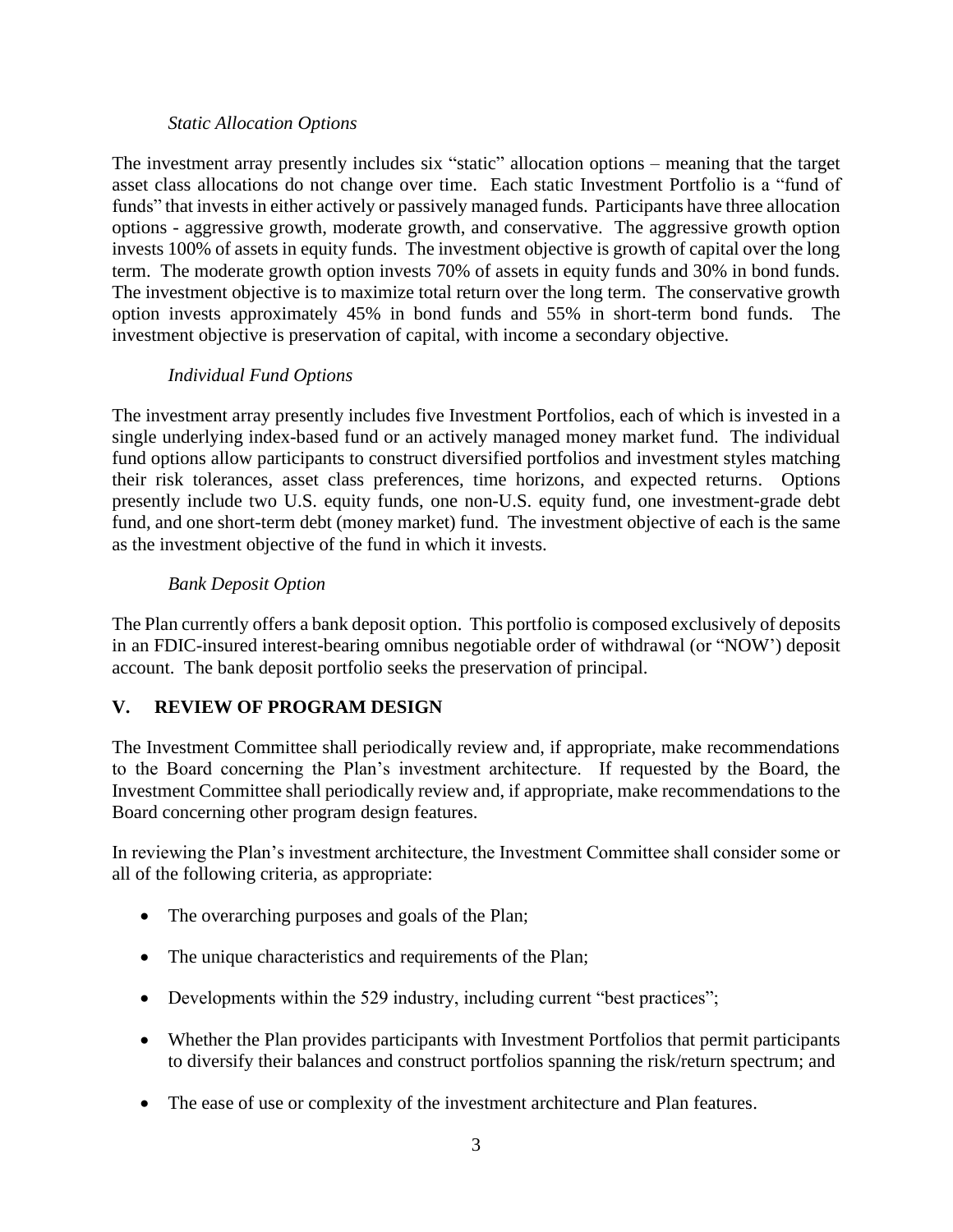## **VI. SELECTION AND MONITORING OF INVESTMENT OPTIONS**

The Investment Committee shall periodically review and, if appropriate, make recommendations to the Board concerning the selection and review of Investment Portfolios. Unless otherwise noted, the Investment Committee's selection and review processes shall be conducted at the level of each Investment Portfolio.

### *Age-Based and Static Allocation Options*

For the initial selection of age-based and static allocation options, including new age-based vintages, the following factors will be considered:

- Organizational structure and experience and stability of fund personnel;
- Expense ratios versus appropriate peer group;
- Qualitative characteristics, including management strategy, portfolio turnover and recent portfolio activity in view of current market conditions;
- Performance (if available, 3-, 5- and 10-year record) as compared to an appropriate benchmark and/or an appropriate peer group;
- Risk measures (including 3-year standard deviation) versus those of the benchmark or peer group;
- Risk adjusted return measures (including 3-year Sharpe ratio) as compared to those of the benchmark or peer group;
- Fund construction and asset allocation in comparison to the benchmark or peer group, including, for age-based options, the appropriateness of each age-based portfolio's glidepath (in-terms of total risk and underlying investment composition) in regard to the beneficiary's target age;
- Diversification of asset classes: and
- Initial diligence related to the performance of the individual funds that comprise the portfolios.

In monitoring both age-based and static allocation options, the Investment Committee shall, as appropriate, consider (a) relevant selection factors identified above, and (b) additional criteria, including the following:

• Changes in fund managers (*e.g.*, notable staff departures, significant gain or loss of assets, regulatory examinations or scrutiny, disciplinary actions, *etc.*);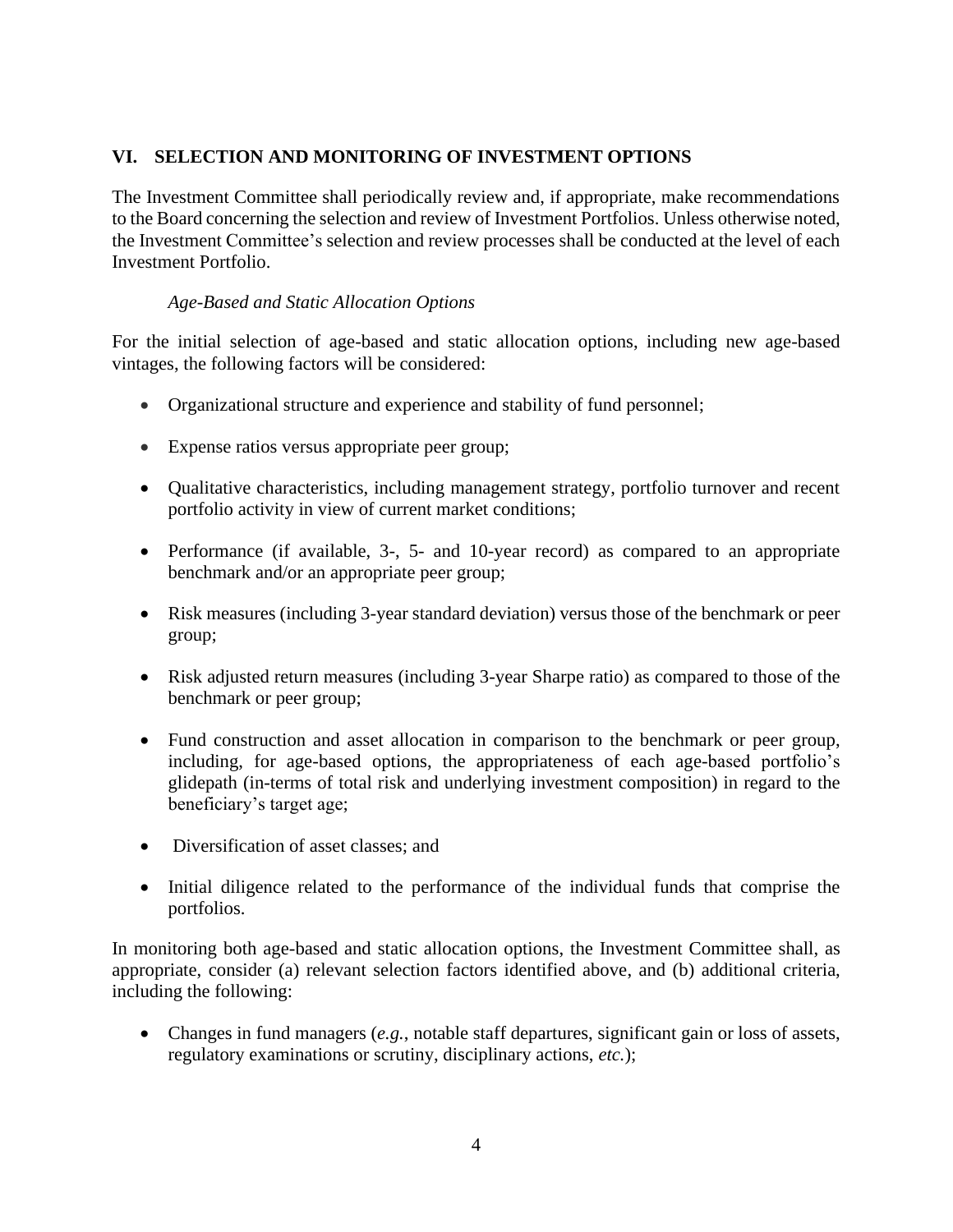- An evaluation of the management of the funds to assess consistency with the stated strategy and objectives; and
- Ongoing diligence related to the underlying funds.

# *Individual Fund Options*

For the initial selection and ongoing monitoring of individual fund options, the Investment Committee shall evaluate each Investment Portfolio at the level of the underlying mutual funds or other portfolio investments based on relevant selection or monitoring factors identified above for age-based and static allocation options.

## *Bank Deposit Portfolio*

For the initial selection and ongoing monitoring of a bank deposit option, the Investment Committee should take into account all relevant criteria, such as:

- FDIC insurance coverage;
- Liquidity provisions; and
- Performance and fees relative to industry averages.

## **VII. WATCH LIST, REPLACEMENT OR REMOVAL OF INVESTMENT OPTIONS**

All investment options are expected to perform in line with qualitative and quantitative criteria. Investment options that do not meet expectations may be placed on a watch list. A fund that is placed on watch will be subject to heightened review and will continue on watch until the Board removes the fund from watch status. Investment options that continue to fail to meet expectations after placement on watch list may be candidates for replacement or removal.

The Investment Committee shall be responsible for (a) making recommendations to the Board concerning the placement of investment options on the watch list; (b) ongoing monitoring of investment options placed on the watch list; and (c) making recommendations to the Board concerning (i) the removal of investment options from the watch list and (ii) replacement or removal of investment options.

In carrying out the forgoing duties, the Investment Committee may consider, among other factors:

- Investment management fees or expense ratios;
- The investment option's long-term investment net of fee performance on a rolling 3-year, 5-year and 10-year basis;
- Recent changes, such as investment option restructurings or investment team changes;
- The appropriateness or relevance of an investment option's stated peer group, since funds may be misclassified or poorly classified;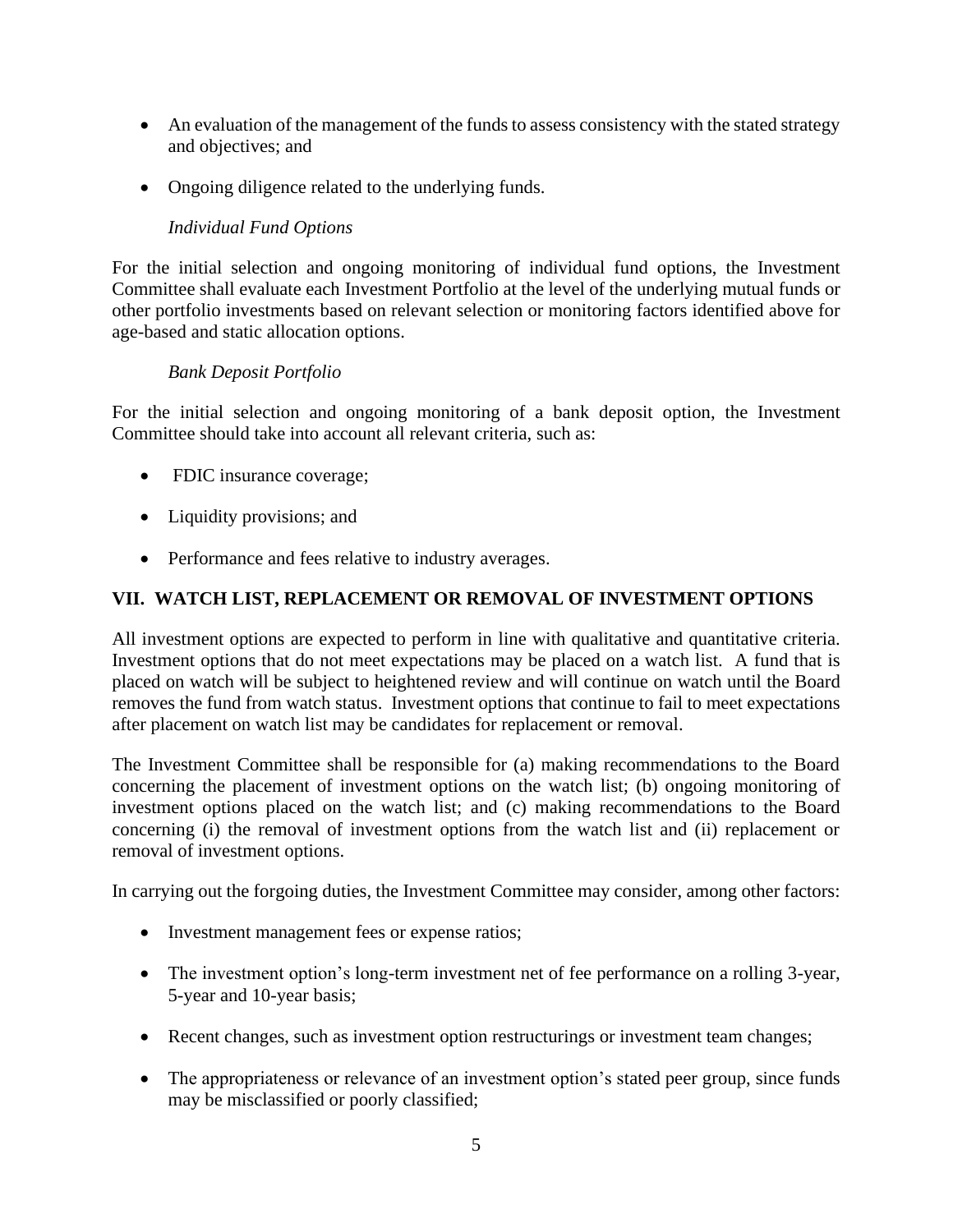- The investment option's adherence to a stated investment style and whether or not that investment style has been in or out of favor;
- Unusual market circumstances or volatility;
- Prospectus investment constraints, such as socially responsible mandates; and
- The degree to which the investment option has reduced or controlled risk, which might constrain the investment option's ability to outperform other options.

The length of time during which an investment option shall remain on the watch list shall be evaluated on a case-by-case basis. The Investment Committee may recommend the replacement or removal of any investment option that is no longer suited for the Plan, irrespective of whether the investment option had previously been placed on watch.

The Board reserves the right to replace or remove any investment option at any time if it determines that such replacement or removal is in the best interest of the Plan's participants and beneficiaries.

Should the Board decide to replace an investment option, Section VI shall guide the selection of a replacement.

## **VIII.NOTICE OF WATCH LIST PLACEMENT, REPLACEMENT OR REMOVAL**

The Board has no duty to provide participants with notice when an investment option is placed on the watch list. If the Board replaces or removes an investment option, affected participants shall receive appropriate advance written notice. Such notice must identify the default replacement option and inform participants how their funds will be mapped, unless they opt out and affirmatively select an alternative investment option.

## **IX. PLAN MANAGER**

The Plan manager has the responsibility to manage the day-to-day operations of the Plan. In managing the Investment Portfolios and the underlying investments, the Plan manager will act with the skill, prudence and diligence under the circumstances then prevailing that a prudent person acting in a like capacity and familiar with such matters would use in the conduct of an enterprise of like character and with like objectives.

The Plan manager and its affiliates and subcontractors will generally be responsible for the following:

- Reviewing, analyzing, and recommending asset allocation guidelines and any changes in age bands periodically by submitting a proposal for the Investment Committee and Board to review and approve;
- Determining prudent review and analysis for the underlying investments in the age-based, static, and individual portfolios;